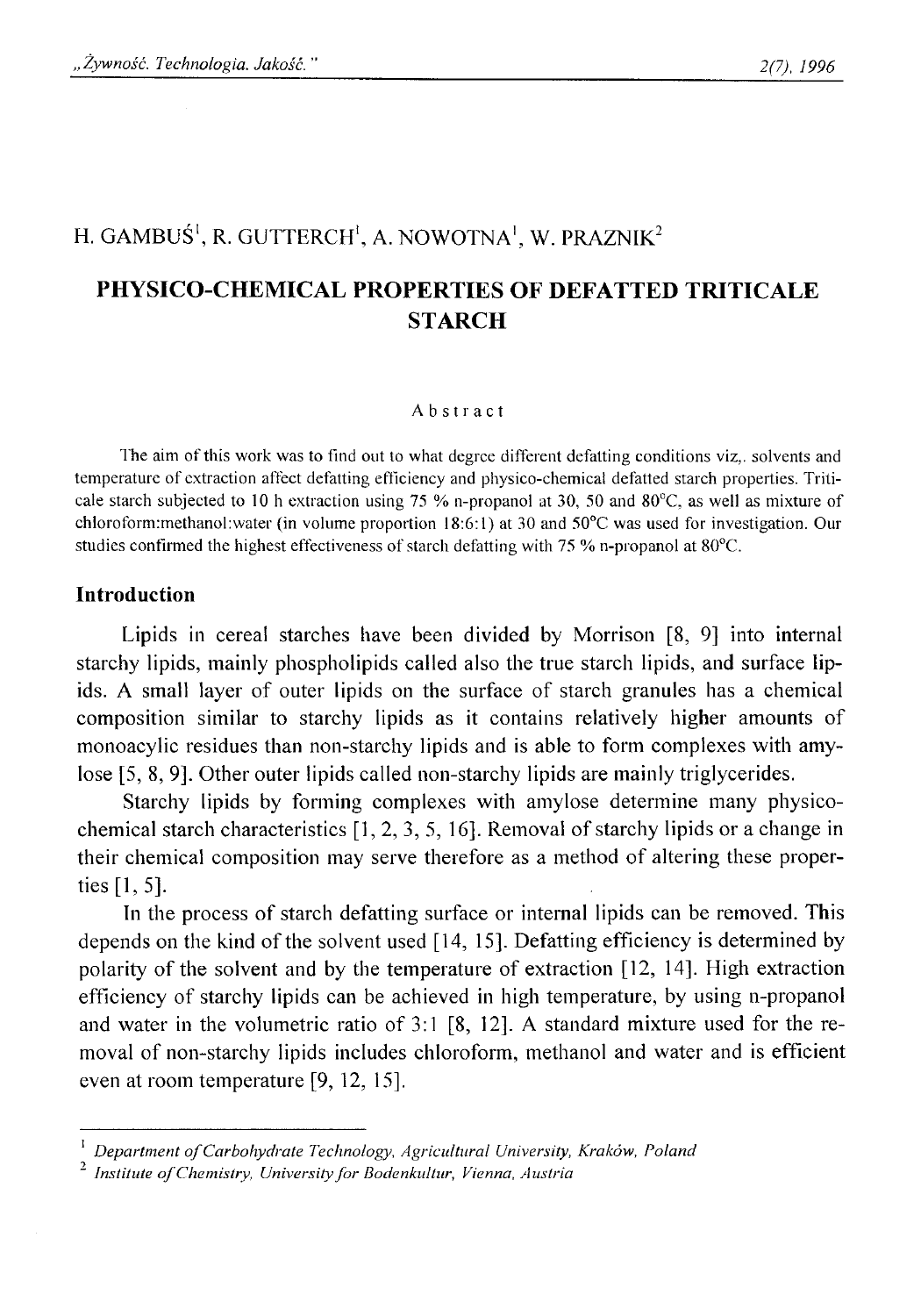Water is an important constituent of all mixtures used for deffating as it enables starch granules to swell and makes solvent penetration within the granule more easy [**8**].

The objective of the work was an attempt to learn the influence of the quantity and quality of lipid removed from starch granule on the physico-chemical characteristics of defatted starch.

## **Material and methods**

Triticale starch isolated from a winter variety Ugo served as the investigated material. The starch was defatted during 10 h extraction either with 75 % n-propanol at temperatures 30, 50 and 80°C [6], or with a mixture of chlorophorm: methanol: water (18:6:1, volumetric ratio) at 30 and 50°C. After fat extraction the solvent was evaporated and the total solids was analysed for crude fat (by dissolving in acetone) and determining sum of carbohydrates with antron reagent, as described in [7], Defatted starch was also analysed for:

- graininess by using analyser type Analysette 22 made by Fritsch GmBH
- total phosphorus content [4]
- total protein content  $(N \times 5,7)$  [13]
- the content of amylose [11]
- water binding capacity and solubility in water [13]
- gelatinization characteristic of 8.5 % starch suspension in water in rotation viscosimeter Rheotest 2 [2],

The starches were pictured by scanning electron microscope type Tesla BS-300 (magnification 900 or 1125 x).

## **Results and discussion**

Analyses of the total solids after solvent evaporation showed that in the process of fat extraction small amounts of protein and carbohydrates were removed regardless of the type of the solvent used and extraction temperatures applied (Table 1). Differences among dry residues resulting from type of the solvent and applied temperatures can be attributed to the amounts of fat removed. The highest dry residue was found when fatty substances were extracted with 75 % n-propanol at  $80^{\circ}$ C and the residue was highest in crude fat.

Temperature of extraction with 75 % n-propanol affected total phosphorus content of defatted starches, the lowest amounts of the compound were found in starches defatted at 80°C. This proves that at 80°C phospholipids were removed from starch granules most efficiently (Table 2). Additional evidence that starch defatting at  $80^{\circ}$ C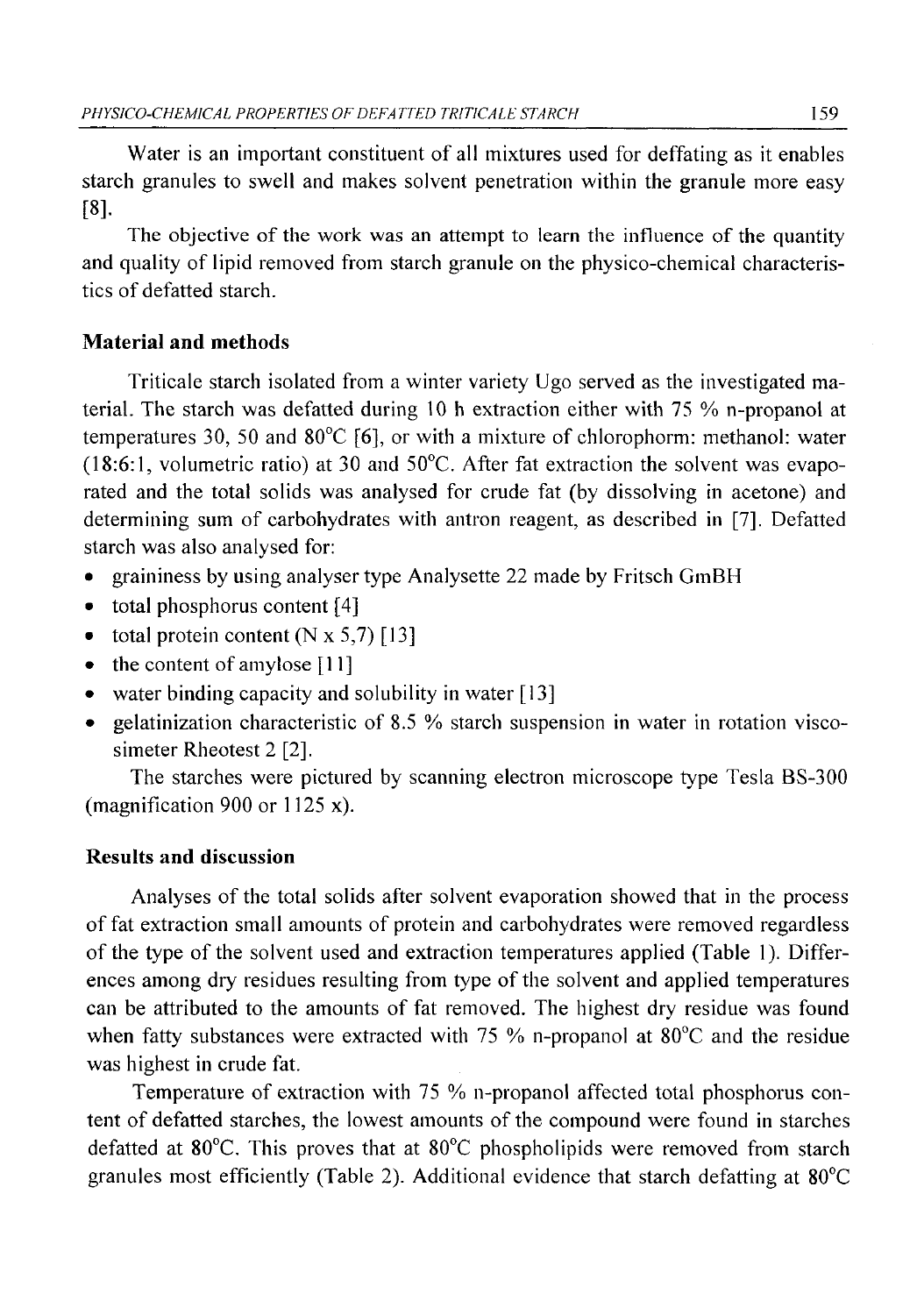was the most efficient provide amounts of amylose liberated from its lipids complexes from the insides of starch granules – highest at this temperature.

Compared to starting material, in starches defatted by the mixture of chlorophorm, methanol and water higher amounts of amylose were found. It seems however that the increased contents of amylose can be attributed to complexes located on the surface of the starch granules. This was concluded from the fact that starches extracted at 30 and 50°C by either of two solvents had similar contents of amylose, whereas it is well known that removal of true starchy lipids requires hot solvent to be used [12]. It seems that the removal of outer starchy lipids, having composition similar to phospholipids, as well as non-starchy lipids (triglycerides) is more efficient with the chlorophorm, methanol and water mixture than with 75 % n-propanol at 30 or 50°C.

**Table 1**

| Solvent used                      | <b>Extraction temperature</b> | Total solids | Fat components | Carbohydrate <sup>x)</sup> | Protein <sup>xx</sup> ) |
|-----------------------------------|-------------------------------|--------------|----------------|----------------------------|-------------------------|
|                                   | [°C]                          | [%]          | [%]            | [%]                        | [%]                     |
| n-propanol                        | 30                            | 0.42         | 0.12           | 0.28                       | 0.05                    |
|                                   | 50                            | 0.54         | 0.20           | 0.34                       | 0.07                    |
|                                   | 80                            | 0.74         | 0.30           | 0.30                       | 0.07                    |
| chloroform:<br>methanol:<br>water | 30<br>50                      | 0.39<br>0.49 | 0.11<br>0.18   | 0.16<br>0.27               | 0.06<br>0.07            |

Results of chemical analysis performed on total solids (after evaporation of the solvent used for extraction) **of Triticale starches isolated from the variety Ugo**

**x) carbohydrate =dissolved in: cold water + autoclave (1 atm, temp. 121°C)**

**x>t) protein in naive starch - protein in defatted starch**

Table 2

The content of amylose and non-carbohydrate components in Triticale starch samples of Ugo variety

| Kind of starch samples        | <b>Extraction temperature</b><br>[°C] | Total phosphorus<br>[%] | Raw protein<br>[%] | Amylose<br>[%] |
|-------------------------------|---------------------------------------|-------------------------|--------------------|----------------|
| native                        |                                       | 0.047                   | 0.15               | 26.31          |
| defatted                      | 30                                    | 0.038                   | 0.11               | 29.63          |
| n-propanol                    | 50                                    | 0.032                   | 0.09               | 30.09          |
|                               | 80                                    | 0.016                   | 0.08               | 32.88          |
| defatted                      | 30                                    | 0.32                    | 0.10               | 29.34          |
| chloroform:<br>methanol:water | 50                                    | 0.024                   | 0.09               | 30.51          |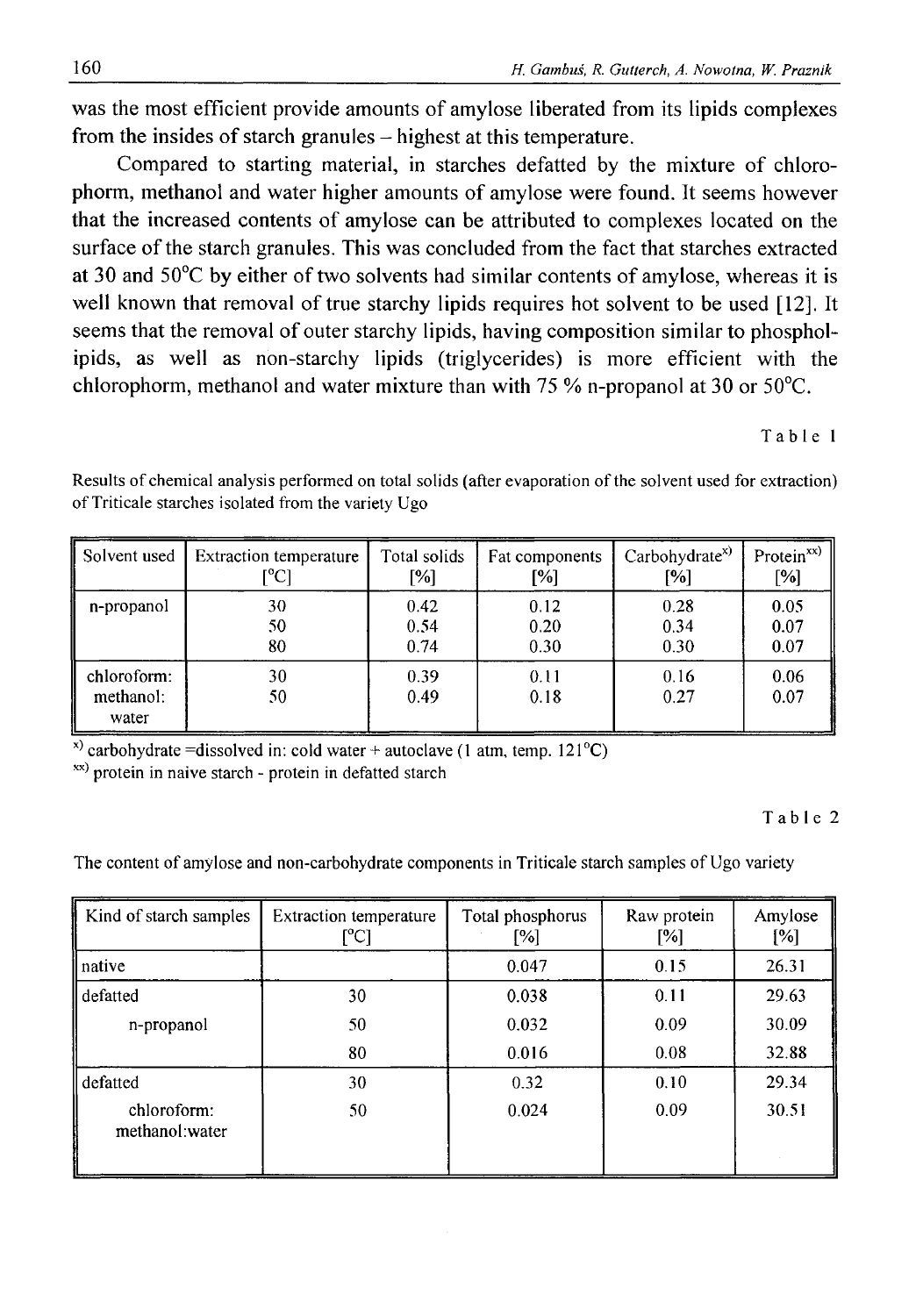

Fig.1. Solubility in water of starch samples of Ugo variety.



Fig.2. Water binding capasity of starch samples of Ugo variety.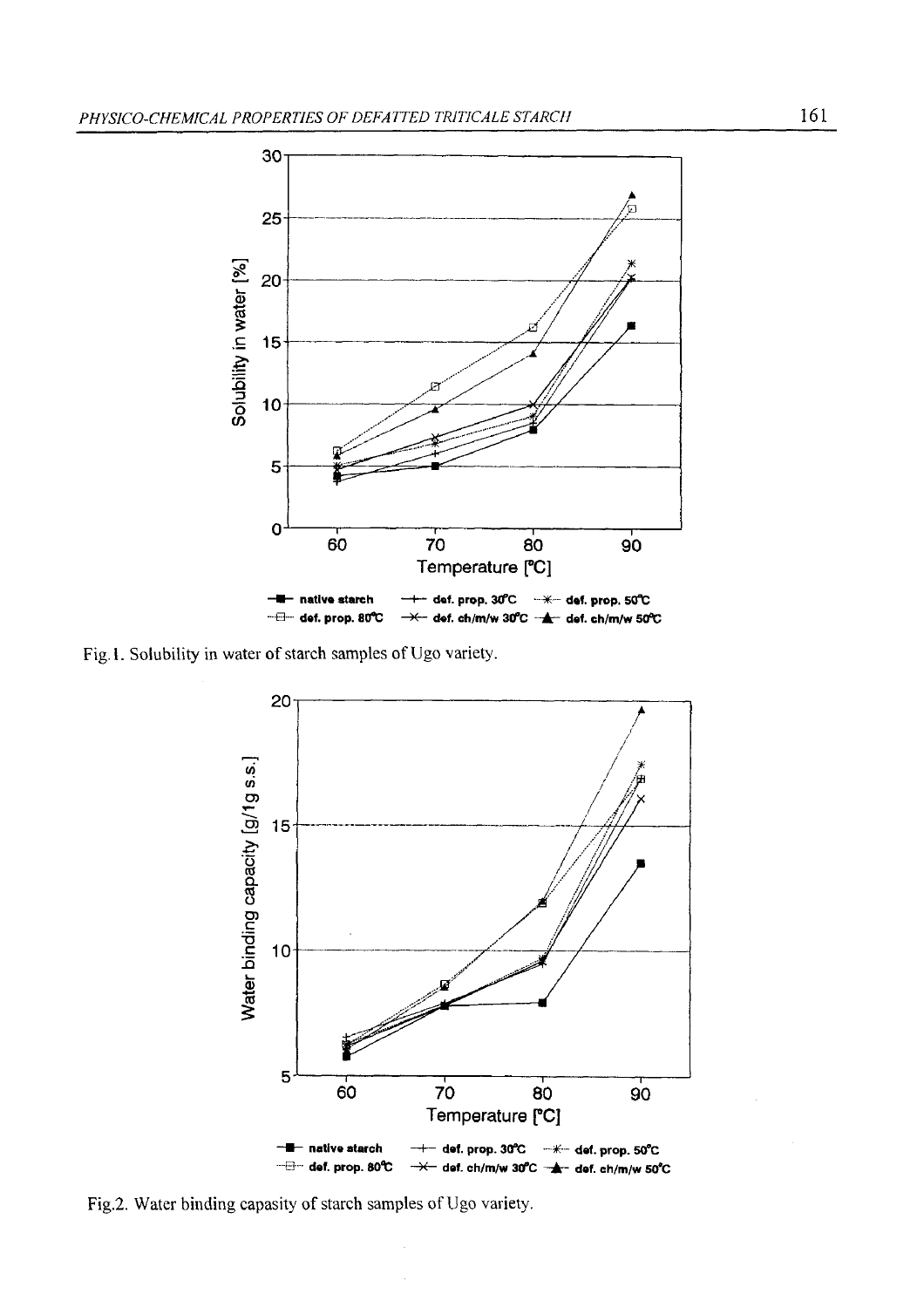

Fig.3. Scanning electron micrograph of granules of Triticale Starch native (A) and defatted in 75% n**propanol at: 30°C (B), 50°C (C) and 80°C (D).**

Defatted starch had higher water binding capacity and solubility in water at temperatures 60-90°C than non-defatted starch (Figs. 1, 2). Fat removal from starch with 75 % n-propanol at 80°C caused disappearance of a two-phase character of these processes, what provides just another evidence that at the temperature lipids were released from their complexes with amylose [5, 8, 9, 16]. Lower temperatures of extraction with the same solvent, as well as the mixture of chlorophorm, methanol and water, do not destroy the amylose-lipids complexes and consequently the two-phase character of starch granules swelling is retained (Figs. 1,2), in spite of removing some amounts of lipids (Table 2).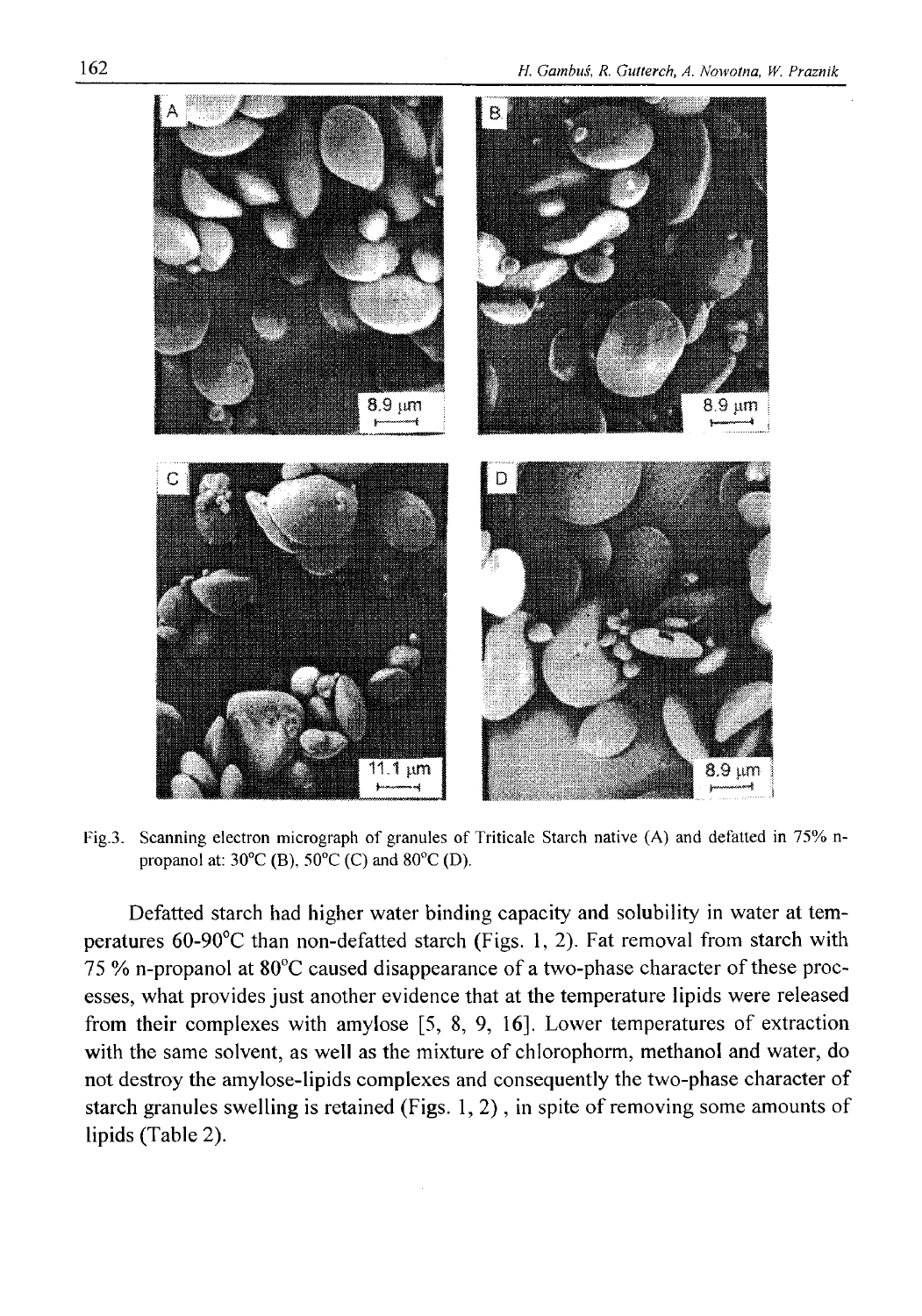#### **Table 3**

| Kind of starch samples        |                | Pasting temperature<br>[°C] | Maximum viscosity<br>[J.U.] | Viscosity after cooling<br>to $50^{\circ}$ C [%] |
|-------------------------------|----------------|-----------------------------|-----------------------------|--------------------------------------------------|
| native                        |                | 65.0                        | 105.7                       | 111.0                                            |
| defatted                      |                |                             |                             |                                                  |
| - n-propanol                  | $30^{\circ}$ C | 61.0                        | 98.3                        | 111.3                                            |
|                               | $50^{\circ}$ C | 61.5                        | 114.7                       | 114.0                                            |
|                               | $80^{\circ}$ C | 61.5                        | 115.3                       | 118.0                                            |
| - chloroform: methanol: water |                |                             |                             |                                                  |
|                               | $30^{\circ}$ C | 62.0                        | 107.3                       | 112.0                                            |
|                               | $50^{\circ}$ C | 61.5                        | 116.3                       | 115.0                                            |

Pasting characteristic of 8.5 % water suspensions of starch samples from triticale of Ugo variety measured by means of rotation viscosimeter Rheotest 2 using rot as a measuring unit

#### **Table 4**

Grainines of starch samples from Triticale of Ugo variety

| Kind of starch samples                                               |                                                    | $\%$ starch granules $\leq 10 \mu m$ |  |
|----------------------------------------------------------------------|----------------------------------------------------|--------------------------------------|--|
| native                                                               |                                                    | 11.64                                |  |
| deffated                                                             |                                                    |                                      |  |
| - n-propanol                                                         | $30^{\circ}$ C<br>$50^{\circ}$ C<br>$80^{\circ}$ C | 10.23<br>9.71<br>11.18               |  |
| - chloroform:methanol:<br>$30^{\circ}$ C<br>water:<br>$50^{\circ}$ C |                                                    | 11.83<br>11.59                       |  |

Removal of the outer starchy and non-starchy fats lowered gelatinization temperatures of starches defatted by either of the solvents used (Table 3).

Extraction of lipids from complexes with amylose using 75 % n-propanol at 80°C did not cause any further decrease in gelatinization temperature. Gelati-nized defatted starch had always slightly higher maximal viscosity, and viscosity after cooling to 50°C, than gelatinized non-defatted starch. Removal of inner starchy lipids did not cause considerable changes in the values of gelatinization parameters. The influence of amylose-lipid complexes on changes in these parameters was visible only in a less pronounced two-phase character of starch gelatinization when starch was defatted with 75 % n-propanol at  $80^{\circ}$ C.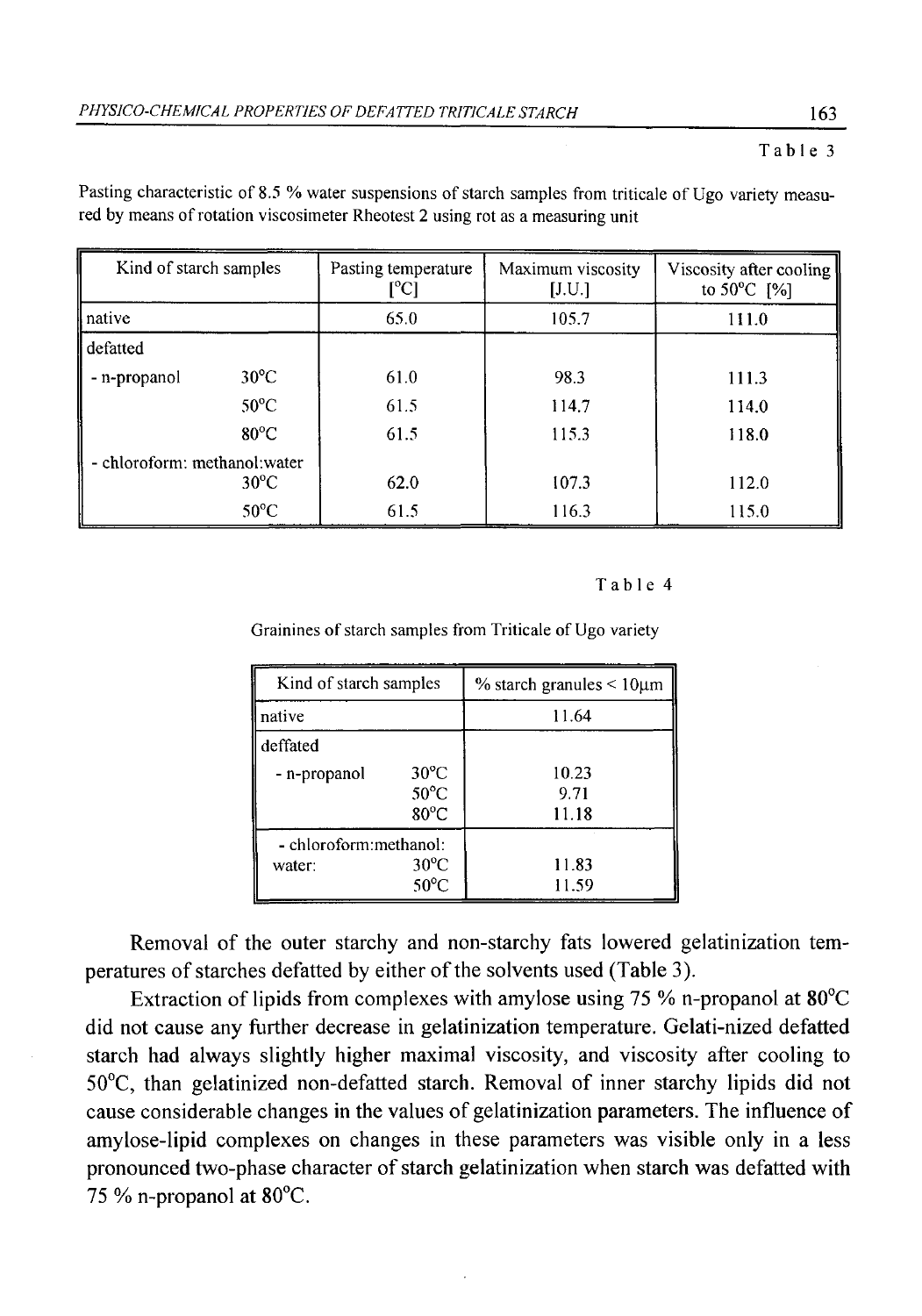Extraction of lipids did not cause any damage to the surface of starch granules as can be seen on the pictures made by the scanning electron microscope (Fig. 3). This process did not cause any changes in graininess of defatted starches either (Table 4).

### **Conclusions**

- 1. No visible changes in the appearance of defatted starch granules were observed by the electron scanning microscope.
- 2. Compared to native starches, defatted starches were characterized by unchanged graininess, lower contents of protein and phosphorus, higher contents of measured amylose, higher water binding capacity and solubility at 60-90°C, higher maximal viscosity of paste formed from water suspensions. Those differences were most noticeable in starches defatted with 75 % n-propanol at 80°C.
- 3. The research performed confirmed 75 % n-propanol at 80°C to be the most effective defatting agent.
- 4. Analyses done on the defatted residues showed that in addition to lipids the extraction process removes small amounts of carbohydrates and protein, no matter what the temperature and type of solvent were used.
- 5. Lipids inside starch granules bound in complexes with amylose were removed by 75 % n-propanol at 80°C.

#### **REFERENCES**

- **[1] Eliasson A.C., Larson K., Miezis Y.: Starch/Starke, 33, 1981, 231-235.**
- **[2] Gambuś H., Nowotna A.: Pol. J. Food Nutr. Sci., 1/42, 1992, 101-107.**
- **[3] Lorenz K., Collins F., Kulp K.: Starch/Starke, 35, 1993, 123-129.**
- **[4] Marsh B.B.: Biochem Biophys. Acta, 32, 1959, 357-359.**
- **[5] Melvin M.A.: J. Sci. Food Agric., 30, 1979, 731-738.**
- **[6] Methodensammlung der Abteilung Kohlenhydrate des Zentralinstituts fur Ernahrung der Akademie der Wissenschaften der DDR. Potsdam-Rehbrucke, 1986, pp. 19.**
- **[7] Morris D.L.: Science, 107, 1948, 254-255.**
- **[8] Morrison W. R.: Starch/Starke, 33, 1981, 408-410.**
- **[9] Morrison W.R.: J. of Cereal Sci., 8, 1988, 1-15.**
- **[10] Morrison W.R., Coventry A.M.: Starch/Starke, 37, 1985, 83-87.**
- **[11] Morrison W.R., Laignelet B.: J. Cereal Science, 1, 1983, 9-20.**
- **[12] Pomeranz Y.: Modern Cereal Science and Technology. VCFI Publishers, 1986,**
- **[13] Richter M., Augustat S., Schierbaum F.: Ausgewahlte Methoden der Starke- chemie. VEB Fachbuch Verlag, Leipzig, 1969, 111-113, pp. 63-64,**
- **[14] Rogols S., Green J.E., Hilt M.A.: Cereal Chemistry, 46, 1969, 181-188.**
- **[15] Vasanthan T., Hoover R.: Food Chemistry, 43, 1992, 19-27.**
- **[16] Vasanthan T., Hoover R.: Food Chemistry, 45, 1992, 337-347.**